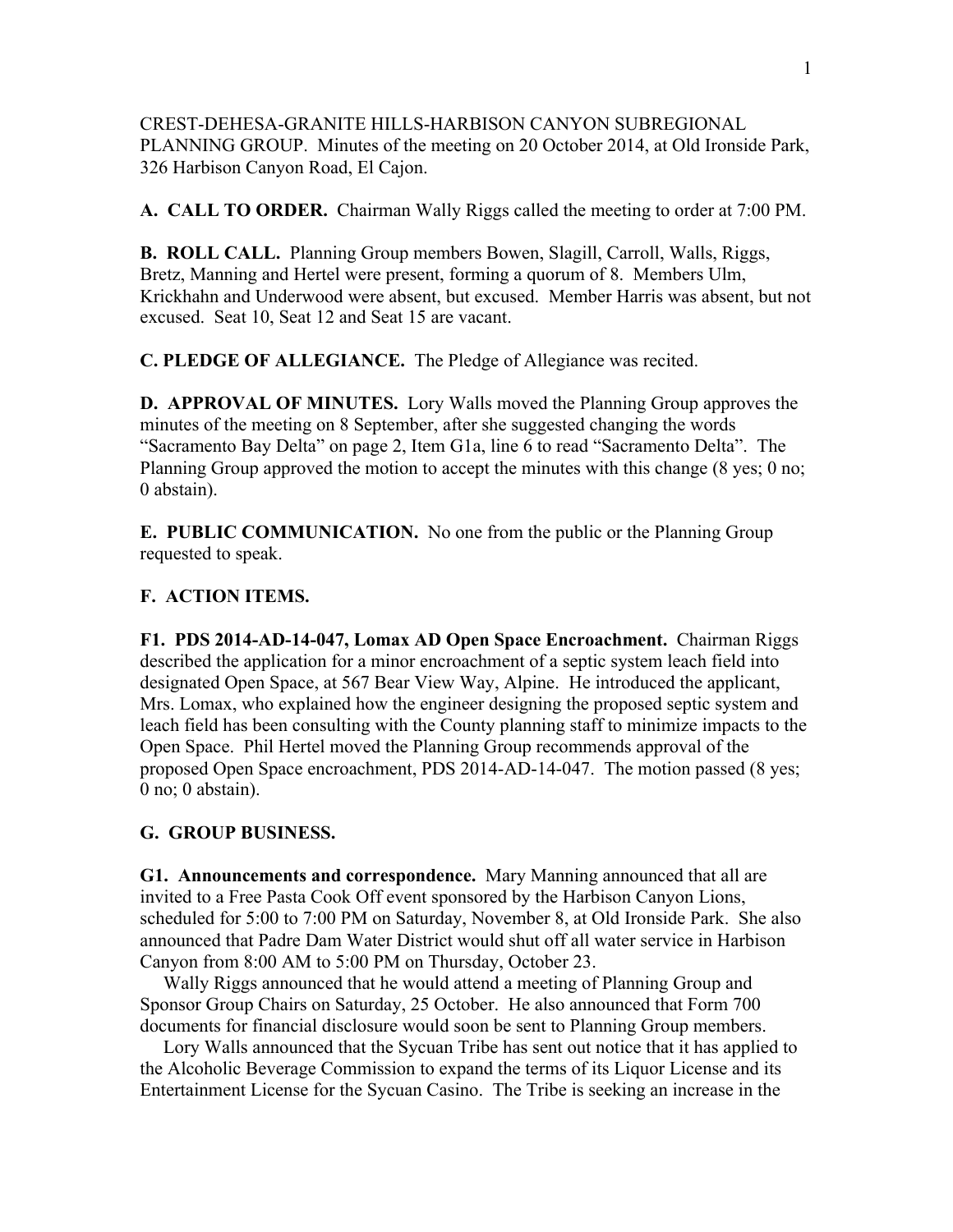number of hours and number of venues at the Casino, for serving liquor and offering live entertainment. She briefly reviewed the Tribe's previous application for license expansions two years ago that was not approved, and reported that Supervisor Diane Jacob has reversed her previous opposition to the proposed license expansions; and that the County Sheriff and other County departments also do not oppose the current application.

**G1a. Consideration of applicants for vacant seats.** Chairman Riggs reported that he has not received any applications for the three currently vacant Planning Group seats (Seat 10, Seat 12 and Seat 15); but that there is an interested potential candidate who may apply for Seat 6, which will become vacant in January 2015.

**G2. Expense reimbursement requests.** There were no expense reimbursement requests.

## **G3. Subcommittee reports.**

**G3a. PLDO list (Bowen).** Judy Bowen reported that she was not able to attend the last Crest Community Association meeting, so she has not received its input concerning possible updates to the Park Lands Dedication Ordinance projects' priority list for the Subregion's county parks; she plans to attend the next meeting. Suggestions for the list from the community include 1) a walking/jogging path with exercise stops for South Lane Park, and 2) a group of outdoor weight training stations at Old Ironside Park.

 Mary Manning proposed that a second Round Gazebo could be located at Old Ironside Park, as a replacement for one of the old, non-functional swing sets close to Harbison Canyon road.

 Judy Bowen also showed the Planning Group a Power Point presentation of the PLDO program prepared by County staff, and agreed to forward it by email to all of the Group members.

**G4. Discussion of possible single meeting place for Planning Group.** Chairman Riggs opened a discussion about Planning Group meeting places, to consider the advantages and/or disadvantages of holding all regular meetings at a single location versus holding four meetings in Crest, four meetings in Harbison Canyon and four meetings in Dehesa during the year. Riggs mentioned that it appears unlikely that the Dehesa Fire Station would be available as a future meeting site.

 Planning Group consensus is that continuing to rotate the meetings between Crest, Dehesa and Harbison Canyon is preferable.

**G5. Meeting updates.** The 10 November meeting of the Planning Group will be at Old Ironside Park, Harbison Canyon. If the County schedules its observance of Veterans Day on Monday, 10 November, the next Planning Group meeting will be rescheduled to 17 November.

**H. ADJOURNMENT.** Phil Hertel moved adjournment at 8:00 pm. The motion passed unanimously.